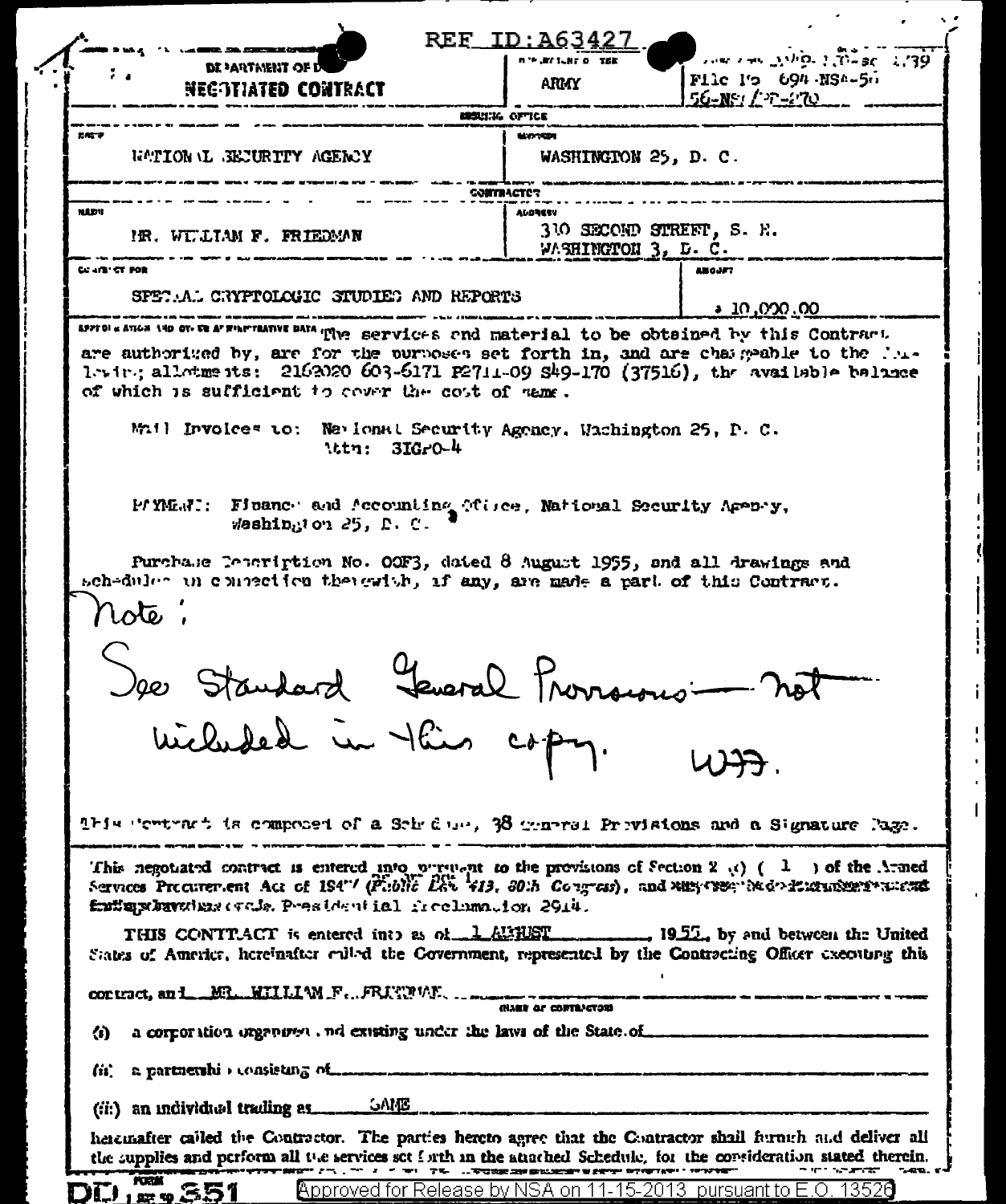**SCHEDULE** 



### ARTICLE I - SCOPE OF WORK

a. The Contractor, as an independent contractor, shall furnish all services and supplies, perform the necessary research, compile pertinent data and shall do all other things necessary to complete the raquirements of Purchase Description OOF3 dated 8 August 1955.

b. The Contractor shall complete the following projects called for in the Purchase Description.

- (1) Project 1: Prepare a card catalogue of the books, papers, articles, pemphlets and documents comprising the cryptologic collection of the Contractor.
- (2) Project 2: Prepare a manuscript of an historical and analytical bibliography based on the card catalogue prepared as Project 1.

**REF ID:A634** 

(3) Project 3: Prepare a special cryptological report as required by the Purchase Description OOF3.

tion. c. All work shall conform to the standards established in the Purchase Descrip-

d. Reports. The Contractor shall furnish six (6) bimonthly Progress Reports outlining progress of the work. These reports shall be submitted within ten  $(10)$ days following the period being reported in accordance with paragraph 1.3 of Purchase Description OOF3.

ARTICLE II - DELIVERY

 $\downarrow \, \mid$ 

*J* 

The Contractor shall deliver, not later than 31 July 1956, the canpleted work required herein to the Director, National Security Agency; however, the Government may at its discretion extend the date *ot* delivery tor good cause shown. Reports required by Article I d. above will be delivered to the Deputy Chief of Staff for Operations, NSA, Washington 25, D. c .

### ARTICLE III - INSPECTION AND APPROVAL

At least thirty (30) days prior to the date set for delivery in Article II, the Contractor shall submit to the Contracting Officer, or his duly authorized representative, the completed manuscript or other work called for in Article I for approval and inspection as to its compliance with the standards set forth in the Purchase Description. If the work, in the opinion of the Contracting Officer or his duly authorized representative, meets the required standards and is otherwise satisfactory as to coverage and content, it shall be approved. It the work, in the opinion or the Contracting Officer or his duly authorized representative, does not meet the required standards or is otherwise unsatisfactory as to coverage and content, the Contractor shall make such changes, corrections, additions or deletions as are necessary to meet the required standards and to produce satisfactory work.

# ARTICLE IV - COPYRIGHT (ASPR 9-204)

351-1

**FORM** 

IINE 56

(a) The Contractor agrees that all material forming the subject matter of this contract and first produced in the performance of this contract shall be the sole property of the Government, and may not be published or reporduced, in whole or in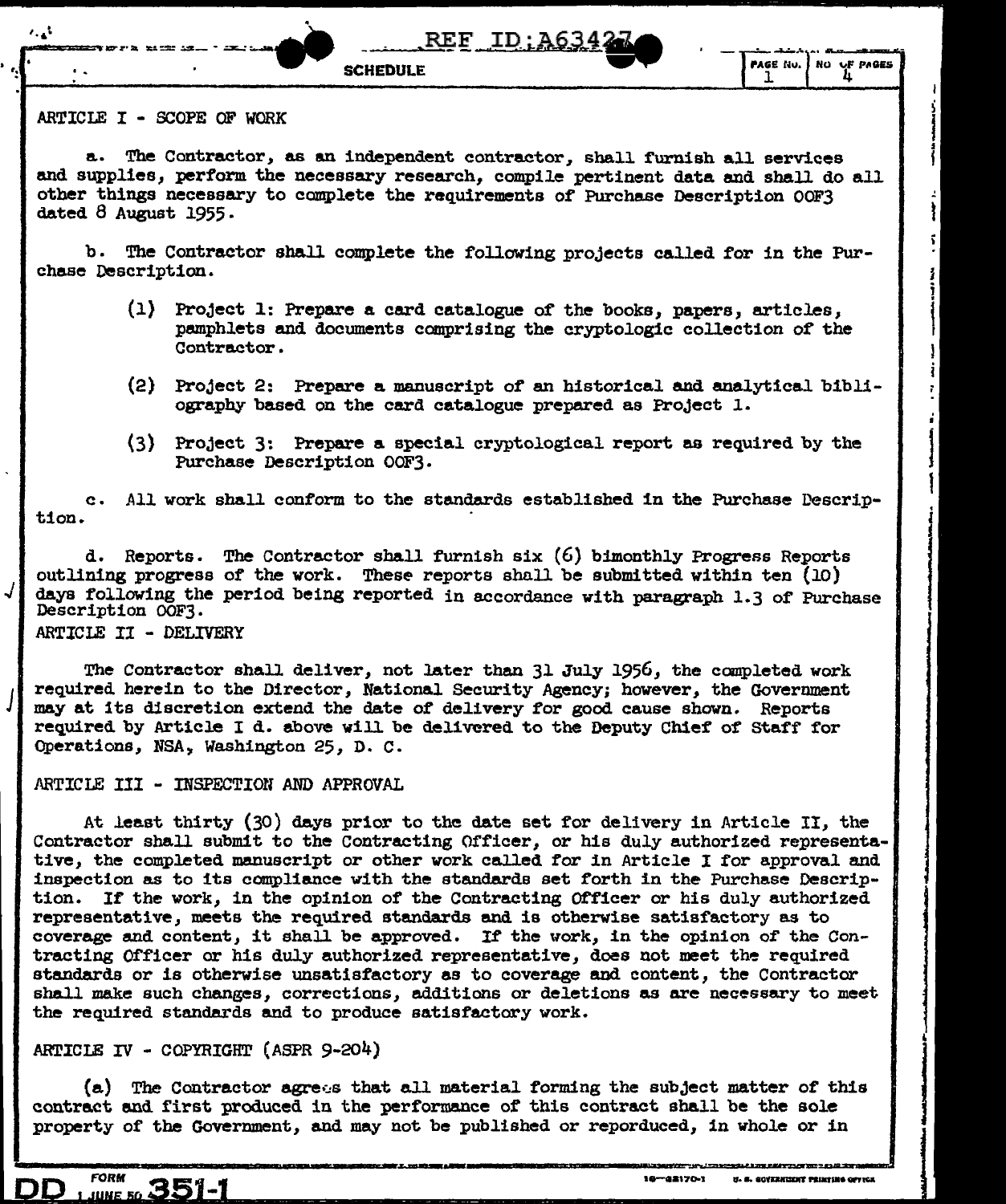$REF$  ID:A63427 $\blacksquare$ 

part, or in any manner or form, other than by the Government or with its express consent. The Contractor further agrees that no right at common law or in equity shall be asserted and no claim to copyright by statute shall be established by the Contractor in any material first produced in the performance of this contract.

(b) The Contractor agrees to grant and does hereby grant to the Government a rovalty-free, nonexclusive and irrevocable license (i) to publish, translate, reproduce, use and dispose of, in any manner, any and all copyrighted or copyrightable material not first produced or composed in the performance of this contract but which is incorporated in the material furnished under the contract; and (ii) to authorize others so to do.

(c) The Contractor agrees to indemnify and save and hold harmless the Government. its officers, agents and employees acting within the scope of their official duties against any liability, including costs and expenses, for  $(i)$  violation of proprietary rights, copyright or right of privacy, arising out of the reproduction, use or disposition of any copyrighted or copyrightable material furnished under this contract, or (ii) based upon any libelous or other unlawful matter contained in said material.

## ARTICLE V - COMPENSATION

**FORM** 

 $\boldsymbol{m}$ 

351-1

 $\cdot$ 

a. The Government will pay to the Contractor the sum of Ten Thousand Dollars and No Cents (\$10,000.00) for all of the supplies and services furnished in accordance with the provisions of this contract.

b. Payment to the Contractor shall be made as follows:

 $\left( 1 \right)$ One Thousand Dollars and No Cents (\$1,000.00) shall be paid upon receipt and acceptance of each of the first six  $(6)$  bimonthly Progress Reports required by Article I d.

(ii) The balance of the contract price shall be paid upon submission by the Contractor and approval by the Contracting Officer or his duly authorized representative of the complete work required by Article I hereof.

c. Any and all progress rayments made hereunder shall be secured, when made, by a lien in fevor of the Government upon the Work contracted for on account of all payments so made and on all material and other property acquired for or allocated to the performance of this contract, except to the extent that the Government, by virtue of any other provision of this contract, or otherwise, shall have valid title to such articles, things, materials, or other property as against other creditors of the Contractor. Any lien provided for by virtue of this Article is paramount to all other liens under the provision of an Act approved August 22, 1911 (Pub. No. 41, 62d Cong.; 37 Stat. 32; 34 U.S.C. sec. 582).

d. Payments of all sums specified in this Article V shall be made upon submission by the Contractor of proper invoices to the Contracting Officer for certification that the supplies and services covered thereof have been received and for transmission to the Fiscal Officer for preparation of public vouchers and payments.

In the event of the death of the Contractor prior to the completion of this e. contract or of a disability rendering him unable to complete the performance of the contract, the Government will pay to the Contractor's estate, in the event of his death, or to the Contractor, in the event of his disability, such further portion of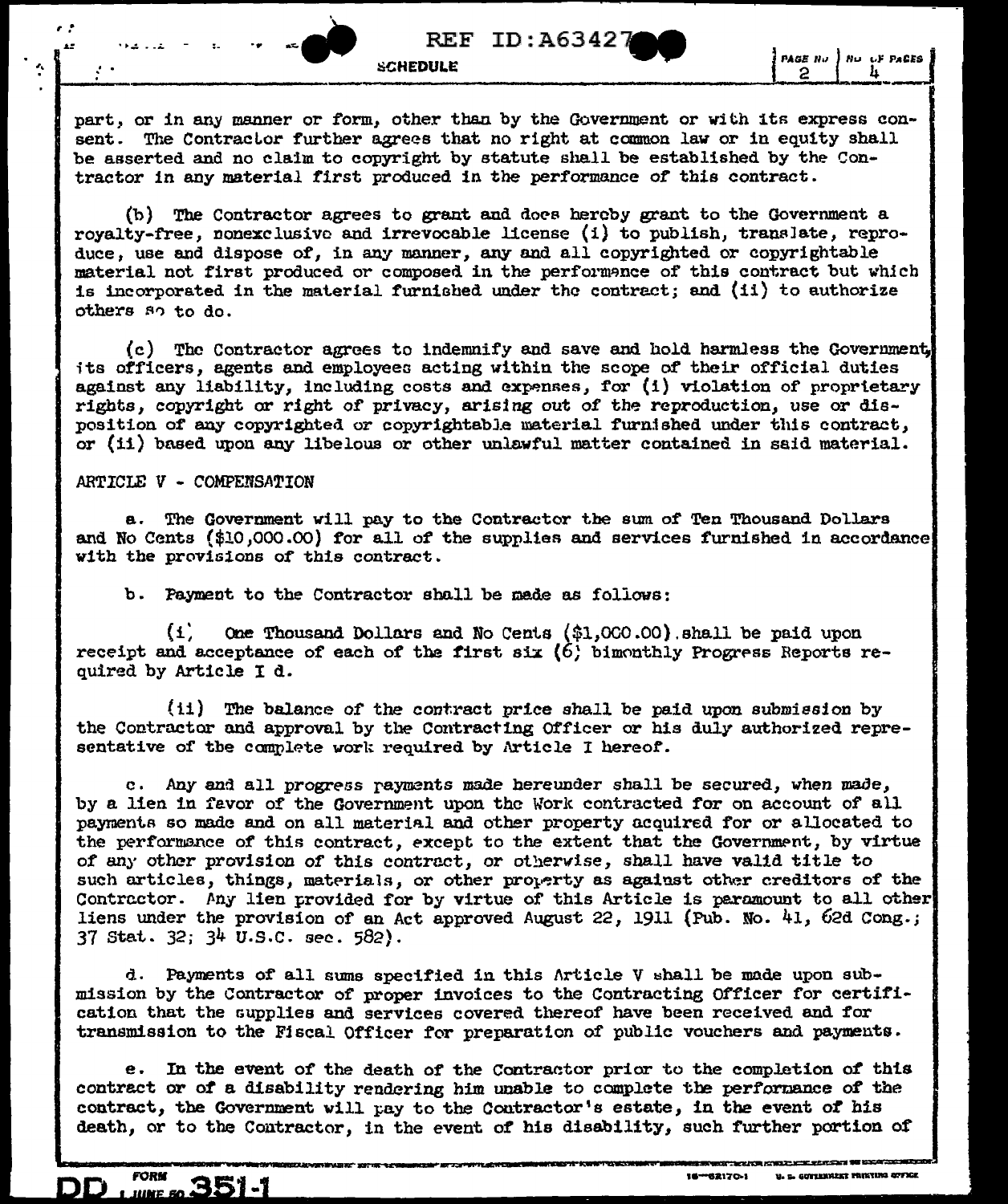

the contract price which, plus payments previously made, represents the fair value of the performance rendered by the Contractor up to the time his performance ceased. The sum to be paid to the Contractor shall be mutually agreed upon between the Contracting Officer and the Contractor, or his duly authorized representative, and failure to agree upon such sum shall be a dispute concerning a question of fact, within the meaning of the article of this contract entitled "Disputes".

f. Upon written approval by the Contracting Officer, or his duly authorized representative, prior to commencement of the travel involved, (i) the contractor is authorized payment for actual transportation cost and per diem allowance, not to exceed \$9.00 per day, incurred from the time of departure from the contractor's residence at Washington, D. C., to his destination outside to the Washington D. C. area and return and (ii) the contractor may be authorized to travel by Government transportation within or without the continental United States. Reimbursement for travel expenses incurred by the Contractor will require the provision of additional funds to this contract and the execution of a Supplemental Agreement to provide therefor.

#### ARTICLE VI - GOVERWENT FURNISHED PROPERTY AND ASSISTANCE

a. Clerical and research assistance (including translation of documents pertinent to the items of work and in foreign languages).

b. Office romm suitable for research and writing equipped with the usual aype of office furniture, to include an executive desk and chair, a secretary's desk and chair, a mediun-size office table with three chairs, a small table, a book case, at least one 2-drawer file cabinet provided with a 3-tumbler lock, a dictionary stand and an unabridged lictionary.

c. Office farilities and equipment of the usual type, including an electric typewriter, a dictating-reproducing recorder.

d. Miscellaneous office supplies such as paper, pencils, shears, photo-trimming board, stitching device for fastening papers, pencil sharpener, waste-paper baskets, etc.

### ARTICLE VII - RECORDS OF GOVERNMENT PROPERTY

The Contract Property Administrator, National Security Agency Procurement Office, Washington 25, D. C. is designated and authorized to maintain, at the National Security Agency Procurement Office, the Official Government property contract records in connection with this contract in accordance with Appendix B, ASPR, under exception authorized per paragraph 301(a) thereof.

### ARTICLE VII - ALTERATIONS IN CONTRACT

The following alterations have been made in the provisions of this contract:

a. The attached General Provisions, 1 through 35, are hereby made a part of this contract except as follows:

The following provisions do not apply

18. Nondiscrimination in Employment

21. Patent Indemnity